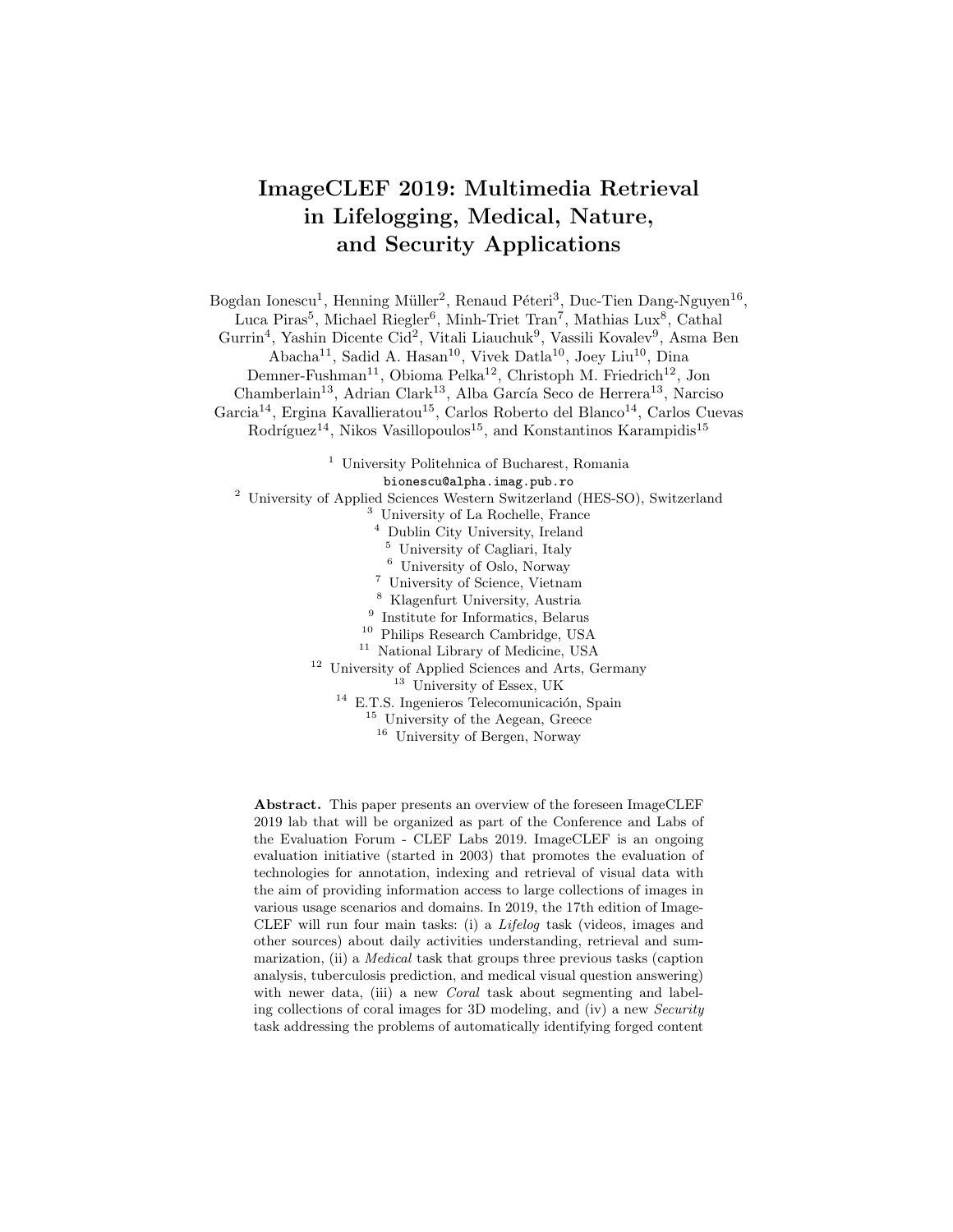2 B. Ionescu et al.

and retrieve hidden information. The strong participation, with over 100 research groups registering and 31 submitting results for the tasks in 2018 shows an important interest in this benchmarking campaign and we expect the new tasks to attract at least as many researchers for 2019.

Keywords: lifelogging retrieval and summarization · medical retrieval · coral image segmentation and classification · file forgery detection · ImageCLEF benchmarking · annotated datasets

# 1 Introduction

The ImageCLEF evaluation campaign was started as part of the CLEF (Cross Language Evaluation Forum) in 2003 [4, 5]. It has been held every year since then and delivered many results in the analysis and retrieval of images [17, 15]. Medical tasks started in 2004 and have in some years been the majority of the tasks in ImageCLEF [14].

The objectives of ImageCLEF have always been the multilingual or languageindependent analysis of visual content. A focus has often been on multimodal data sets, so combining images with structure information, free text or other information that helps in the decision making.

Since 2018 ImageCLEF uses the crowd $AI^{17}$  platform to distribute the data and received the submitted results. The system allows having an online leader board and gives the possibility to keep data sets accessible beyond competition, including a continuous submission to the leader board.

Over the years, ImageCLEF and also CLEF have shown a strong scholarly impact that was captured in [21, 22]. This underlines the importance of evaluation campaigns for disseminating best scientific practices.

In the following, we introduce the four tasks that are going to run in the 2019 edition<sup>18</sup>, namely: ImageCLEFlifelog, ImageCLEFmedical, ImageCLEFcoral, and ImageCLEFsecurity. A sample of some of the provided visual data is presented in Figure 1.

## 2 ImageCLEFlifelog

An increasingly wide range of personal devices, such as smart-phones, video cameras as well as wearable devices that allow capturing pictures, videos, and audio clips for every moment of our lives have become available. Considering the huge volume of data created, there is a need for systems that can automatically analyze the data in order to categorize, summarize and also query to retrieve the information the user may need.

The main goal of the Lifelog task since its first edition [6] has been to advance the state-of-the-art research in lifelogging as an application of information

 $17 \text{ http://www.crowdA.org/}$ 

<sup>18</sup> https://www.imageclef.org/2019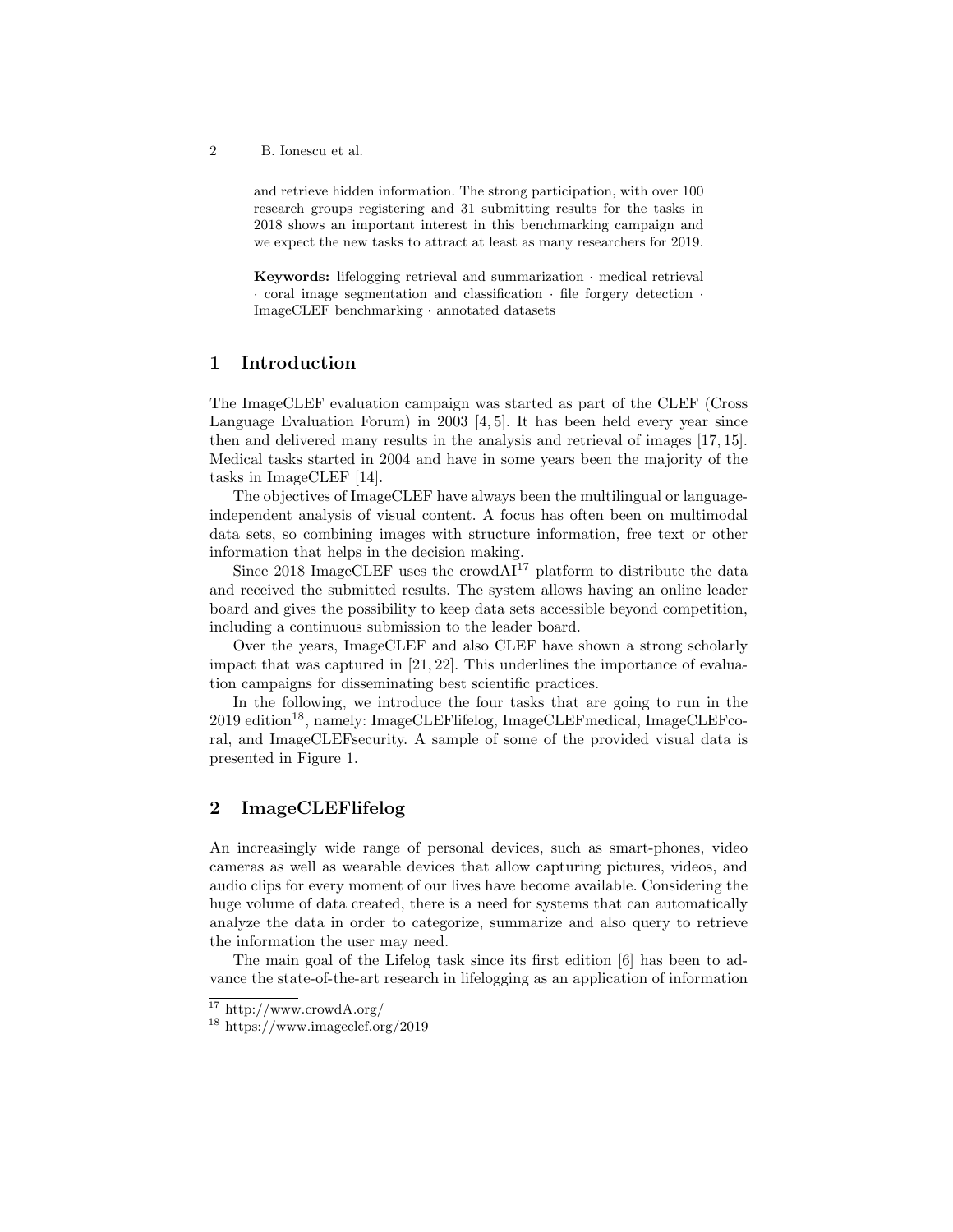

Fig. 1. Sample images from (left to right, top to bottom): ImageCLEFcoral, and ImageCLEFmedical, caption and tuberculosis tasks.

retrieval. As in the 2017 and 2018 editions, the 2019 task will be split into two related subtasks using a completely new rich multimodal data set. It consists of 42 days of data from two lifeloggers, namely: images (1,500-2,500 per day from wearable cameras), visual concepts (automatically extracted visual concepts with varying rates of accuracy), semantic content (semantic locations, semantic activities) based on sensor readings (via the Moves App) on mobile devices, biometrics information (heart rate, galvanic skin response, calories burn, steps, continual blood glucose, etc.), music listening history, computer usage (frequency of typed words via the keyboard and information consumed on the computer via Automatic Speech Recognition of on-screen activity on a per-minute basis). The copyright and ethical approval to release the data is held by one of the task organizers.

Subtask 1 (Puzzle): Solve my life puzzle. Given a set of lifelog images with associated metadata (e.g., biometrics, location, etc.), but no time stamps, the participants need to analyze these images and rearrange them in chronological order and predict the correct day (Monday or Sunday) and part of the day (morning, afternoon, or evening). The data set will be arranged into 75% training and 25% test data.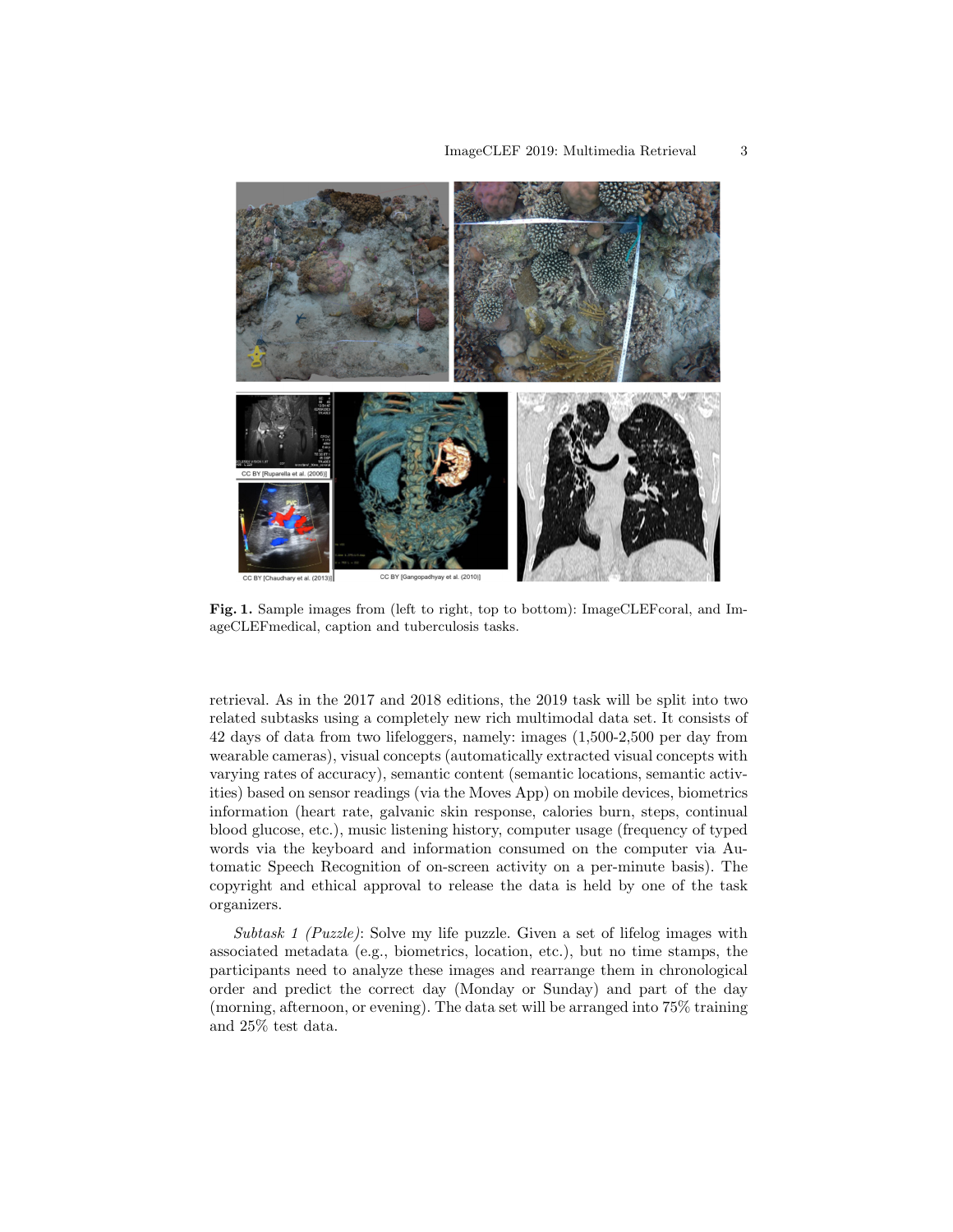#### 4 B. Ionescu et al.

Subtask 2 (LMRT): Lifelog moment retrieval. This sub-task follows the success of the LMRT sub-task in ImageCLEFlifelog 2018 [7] with some minor adjustments. The participants have to retrieve a number of specific predefined activities in a lifelogger's life. For example, they need to return the relevant moments for the query "Find the moment(s) when I was shopping". Particular attention needs to be paid to the diversification of the selected moments with respect to the target scenario. The ground truth for this subtask was created using manual annotations.

For assessing performance, classic metrics will be deployed, e.g., precision, cluster recall (to account for the diversification), etc. In particular, the organizers would like to emphasize methods that allow interaction with real users (via Relevance Feedback - RF, for example) and the organizers will define appropriate evaluation measures.

# 3 ImageCLEFmedical

The medical tasks of ImageCLEF have started in 2004 and have been run almost every year since then [15]. In 2019 there will be three subtasks under the medical umbrella that will all be based on past tasks but concentrating on clean data and on bringing people of the three tasks together with fewer actual subtasks. The three tasks will be: figure caption analysis [8, 13], tuberculosis analysis [8, 13], and visual question answering [12].

The *caption analysis task* will use a new and manually curated data set of images from the biomedical literature, thus reducing variability in the data and making the extraction of concepts cleaner, as only clinical images are present and as there are also quality constraints on the captions. The Radiology Objects in Context (ROCO) [18] data set is used. It contains over 81,000 radiology images from the medical literature including caption information and a manual control of the image type. The task will concentrate on extracting Unified Medical Language System (UMLS) concepts and not the prediction of a precise caption. Trivial concepts will be removed and also concepts occurring in only a single image.

The tuberculosis task uses 3D image volumes (Computed Tomography with 3 mm slice thickness and around 150 slices per image volume) and clinical data to detect tuberculosis type and severity from these data. The multiple drug resistance task was dropped for 2019, as results were of limited quality. The other two tasks are clinically more interesting.

The medical Visual Question Answering (VQA) task is an exciting problem that combines natural language processing and computer vision techniques. Inspired by the recent success of visual question answering in the general domain, this year task will focus on a new, larger and nicely manually curated dataset. Given a medical image accompanied with a clinically relevant question, participating systems are tasked with answering the question based on the visual image content.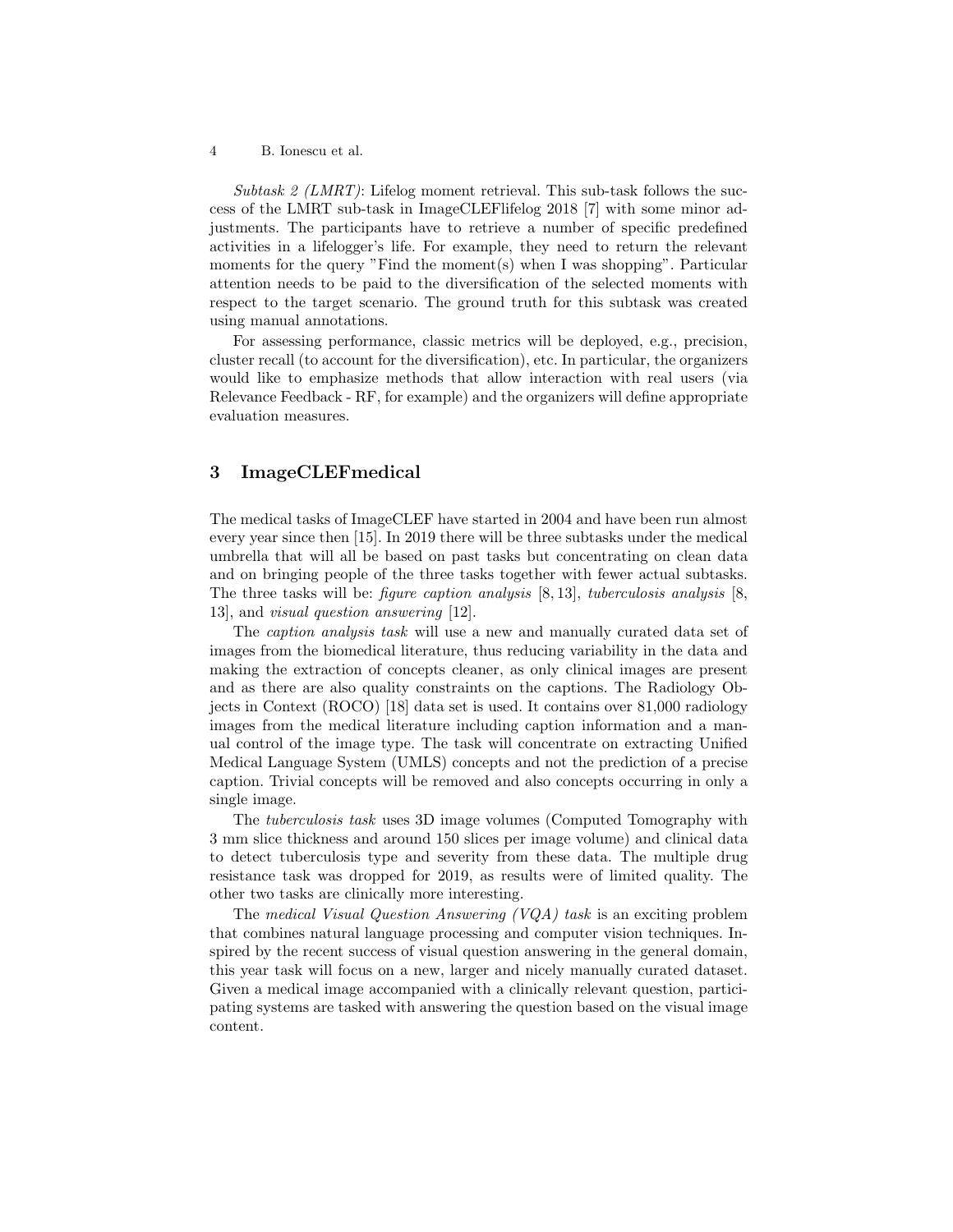## 4 ImageCLEFcoral

Most coral reefs are in danger of being lost within the next 30 years, and with them the ecosystems they support [1]. This catastrophe will see the extinction of many marine species, such as shellfish, corals and many micro-organisms in the ocean. It also reduces reef fishery production, which is an important source of income and food source [2, 19]. By monitoring the changes in the structural complexity and composition of coral reefs we can help prioritize conservation efforts. Autonomous Underwater Vehicles (AUV) can collect data for many hours at a time. However, the complexity of the images makes it impossible for human annotators to assess the contents of images on a large scale [3]. Advances in automatically annotating images for complexity and benthic composition have been promising [20, 11], and we are interested in automatically identifying areas of interest and to label them appropriately for monitoring coral reefs.

Similar to previous ImageCLEF annotation tasks [10, 9, 24, 25, 23], the 2019 ImageCLEFcoral task will require participants to automatically annotate and localize a collection of images with types of benthic substrate, such as hard coral and sponge. The data for this task originates from a growing, large-scale collection of images taken from coral reefs around the world as part of a coral reef monitoring project with the Marine Technology Research Unit at the University of Essex (currently containing over 2TB of image data of benthic reef structure).

The annotated data set comprises several sets of overlapping images, each set taken in an area of underwater terrain. Each image will be labelled by experts for training and evaluation.

The performance of the algorithms will be evaluated using the PASCAL VOC<sup>19</sup> style metric of intersection over union (IoU) that calculates the area of intersection between the foreground in the proposed output localization and the ground-truth bounding box localization, divided by the area of their union.

### 5 ImageCLEFsecurity

File Forgery Detection (FFD) is a serious problem concerning digital forensics examiners. Fraud or counterfeits are common causes for altering files. Another example is a child predator who hides porn images by altering the image extension and in some cases by changing the image signature. Many proposals have been made to solve this problem and the most promising ones concentrate on the image content. It is also common that someone who wants to hide information in plain sight without being perceived might use steganography. Steganography is the practice of concealing a file, message, image or video within another file, message, image, or video. The most usual cover medium for hiding data are images. For more information, we refer the reader to [16].

The specific objective of this task is first to examine if an image has been forged and then if it could hide a text message. Last objective is to retrieve the potentially hidden message from the forged steganography images.

 $\frac{19 \text{ http://host.robots.ox.ac.uk/pascal/VOC/}}{19 \text{ http://host.robots.ox.ac.uk/pascal/VOC/}}$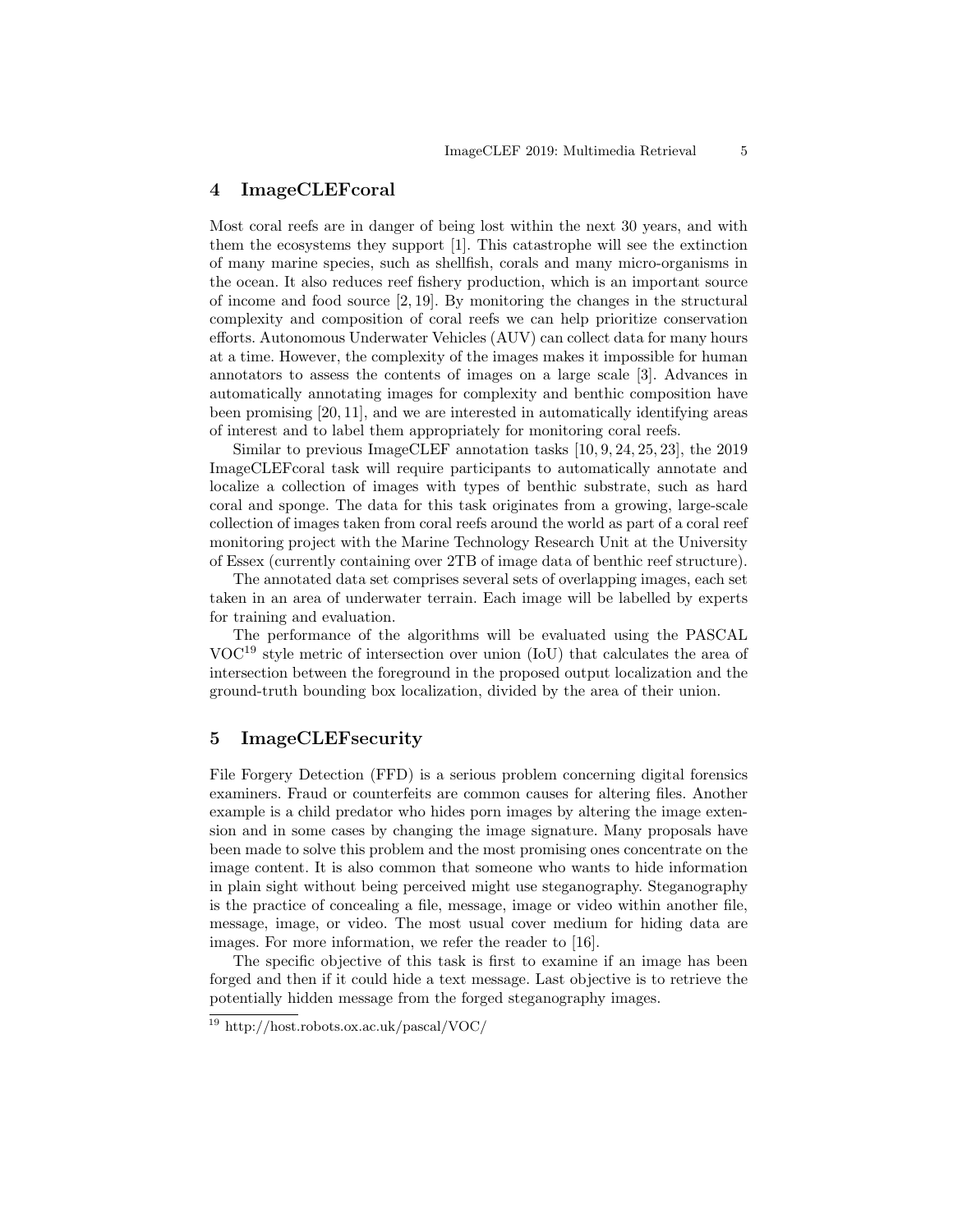#### 6 B. Ionescu et al.

The participant takes the role of a professional digital forensic examiner collaborating with the police, who suspects that there is an ongoing fraud in the Central Bank. After obtaining a court order, police gain access to a suspects computer in the bank with the purpose of looking for images proving the suspect guilty. However, police suspects that the suspect managed to change file extensions and signatures of some images, so that they look like PDF (Portable Document Format) files or other types. It is probable that the suspect has used steganography software to hide messages within the forged images that can reveal valuable information. The following subtaks are defined.

Subtask 1: perform detection of altered (forged) images (both extension and signature) and predict the actual type of the forged file. Subtask  $2$ : identify the altered images that hide steganographic content. Subtask  $3$ : retrieve the hidden messages (text) from the forged steganographic images.

The data set consists of about 9,000 forged images and pdfs, divided into 3 groups of 3,000 images each one. Every group of images is used for a specific task, where 2,000 images are for training and 1,000 for test. All participants have access to the training data set along with the ground truth. The participants will also have the opportunity to publish an extended version of their proposed methodology and experiments in a special issue of the Journal of Imaging.

### 6 Conclusions

In this paper we presented an overview of the upcoming ImageCLEF 2019 campaign. ImageCLEF has organized many tasks in a variety of domains over the past 17 years, from general stock photography, medical and biodiversity data to multimodal lifelogging. The focus has always been on language independent approaches and most often on multimodal data analysis. 2019 has a set of interesting tasks that are expected to again draw a large number of participants. A focus for 2019 has been on the diversity of applications and on creating clean data sets to provide a solid basis for the evaluations.

### References

- 1. Birkeland, C.: Global status of coral reefs: In combination, disturbances and stressors become ratchets. In: World Seas: an Environmental Evaluation, pp. 35–56. Elsevier (2019)
- 2. Brander, L.M., Rehdanz, K., Tol, R.S., Van Beukering, P.J.: The economic impact of ocean acidification on coral reefs. Climate Change Economics 3(01), 1250002 (2012)
- 3. Bullimore, R.D., Foster, N.L., Howell, K.L.: Coral-characterized benthic assemblages of the deep northeast atlantic: defining coral gardens to support future habitat mapping efforts. ICES Journal of Marine Science  $70(3)$ , 511–522 (2013)
- 4. Clough, P., Müller, H., Sanderson, M.: The CLEF 2004 cross-language image retrieval track. In: Peters, C., Clough, P., Gonzalo, J., Jones, G.J.F., Kluck, M., Magnini, B. (eds.) Multilingual Information Access for Text, Speech and Images: Result of the fifth CLEF evaluation campaign. Lecture Notes in Computer Science (LNCS), vol. 3491, pp. 597–613. Springer, Bath, UK (2005)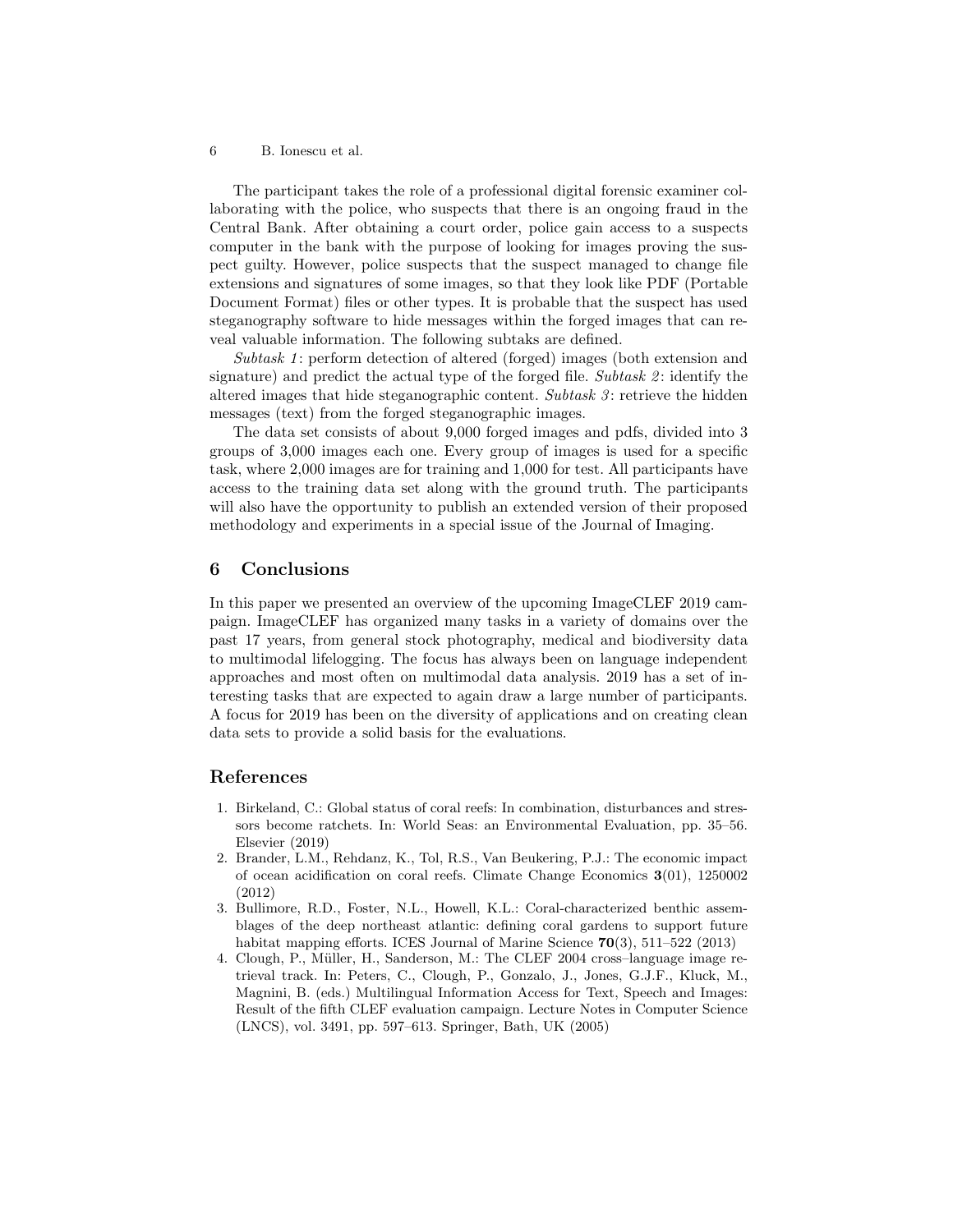- 5. Clough, P., Sanderson, M.: The CLEF 2003 cross language image retrieval task. In: Proceedings of the Cross Language Evaluation Forum (CLEF 2003) (2004)
- 6. Dang-Nguyen, D.T., Piras, L., Riegler, M., Boato, G., Zhou, L., Gurrin, C.: Overview of ImageCLEFlifelog 2017: Lifelog Retrieval and Summarization. In: Cappellato, L., Ferro, N., Goeuriot, L., Mandl, T. (eds.) CLEF 2017 Working Notes. CEUR Workshop Proceedings (CEUR-WS.org), ISSN 1613-0073, http://ceur-ws.org/Vol-1866/ (2017)
- 7. Dang-Nguyen, D.T., Piras, L., Riegler, M., Zhou, L., Lux, M., Gurrin, C.: Overview of ImageCLEFlifelog 2018: Daily Living Understanding and Lifelog Moment Retrieval. In: Cappellato, L., Ferro, N., Goeuriot, L., Mandl, T. (eds.) CLEF 2018 Working Notes. CEUR Workshop Proceedings (CEUR-WS.org), ISSN 1613-0073, http://ceur-ws.org/Vol-1866/ (2018)
- 8. Eickhoff, C., Schwall, I., García Seco de Herrera, A., Müller, H.: Overview of Image-CLEFcaption 2017 - the image caption prediction and concept extraction tasks to understand biomedical images. In: CLEF2017 Working Notes. CEUR Workshop Proceedings, CEUR-WS.org <http://ceur-ws.org>, Dublin, Ireland (September 11-14 2017)
- 9. Gilbert, A., Piras, L., Wang, J., Yan, F., Dellandrea, E., Gaizauskas, R.J., Villegas, M., Mikolajczyk, K.: Overview of the ImageCLEF 2015 scalable image annotation, localization and sentence generation task. In: CLEF Working Notes (2015)
- 10. Gilbert, A., Piras, L., Wang, J., Yan, F., Ramisa, A., Dellandrea, E., Gaizauskas, R.J., Villegas, M., Mikolajczyk, K.: Overview of the ImageCLEF 2016 scalable concept image annotation task. In: CLEF Working Notes. pp. 254–278 (2016)
- 11. Gonzalez-Rivero, M., Bongaerts, P., Beijbom, O., Pizarro, O., Friedman, A., Rodriguez-Ramirez, A., Upcroft, B., Laffoley, D., Kline, D., Bailhache, C., Vevers, R., Hoegh-Guldberg, O.: The catlin seaview surveykilometre-scale seascape assessment, and monitoring of coral reef ecosystems. Aquatic Conservation: Marine and Freshwater Ecosystems 24, 184–198 (11 2014)
- 12. Hasan, S.A., Ling, Y., Farri, O., Liu, J., Lungren, M., M¨uller, H.: Overview of the ImageCLEF 2018 medical domain visual question answering task. In: CLEF2018 Working Notes. CEUR Workshop Proceedings, CEUR-WS.org <http://ceurws.org>, Avignon, France (September 10-14 2018)
- 13. García Seco de Herrera, A., Eickhoff, C., Andrearczyk, V., , Müller, H.: Overview of the ImageCLEF 2018 caption prediction tasks. In: CLEF2018 Working Notes. CEUR Workshop Proceedings, CEUR-WS.org <http://ceur-ws.org>, Avignon, France (September 10-14 2018)
- 14. Ionescu, B., Müller, H., Villegas, M., de Herrera, A.G.S., Eickhoff, C., Andrearczyk, V., Cid, Y.D., Liauchuk, V., Kovalev, V., Hasan, S.A., Ling, Y., Farri, O., Liu, J., Lungren, M., Dang-Nguyen, D.T., Piras, L., Riegler, M., Zhou, L., Lux, M., Gurrin, C.: Overview of ImageCLEF 2018: Challenges, datasets and evaluation. In: Experimental IR Meets Multilinguality, Multimodality, and Interaction. Proceedings of the Ninth International Conference of the CLEF Association (CLEF 2018), LNCS Lecture Notes in Computer Science, Springer, Avignon, France (September 10-14 2018)
- 15. Kalpathy-Cramer, J., García Seco de Herrera, A., Demner-Fushman, D., Antani, S., Bedrick, S., Müller, H.: Evaluating performance of biomedical image retrieval systems: Overview of the medical image retrieval task at ImageCLEF 2004–2014. Computerized Medical Imaging and Graphics  $39(0)$ ,  $55 - 61$  (2015)
- 16. Karampidis, K., Kavallieratou, E., Papadourakis, G.: A review of image steganalysis techniques for digital forensics. Journal of Information Security and Applications 40 (05 2018). https://doi.org/10.1016/j.jisa.2018.04.005